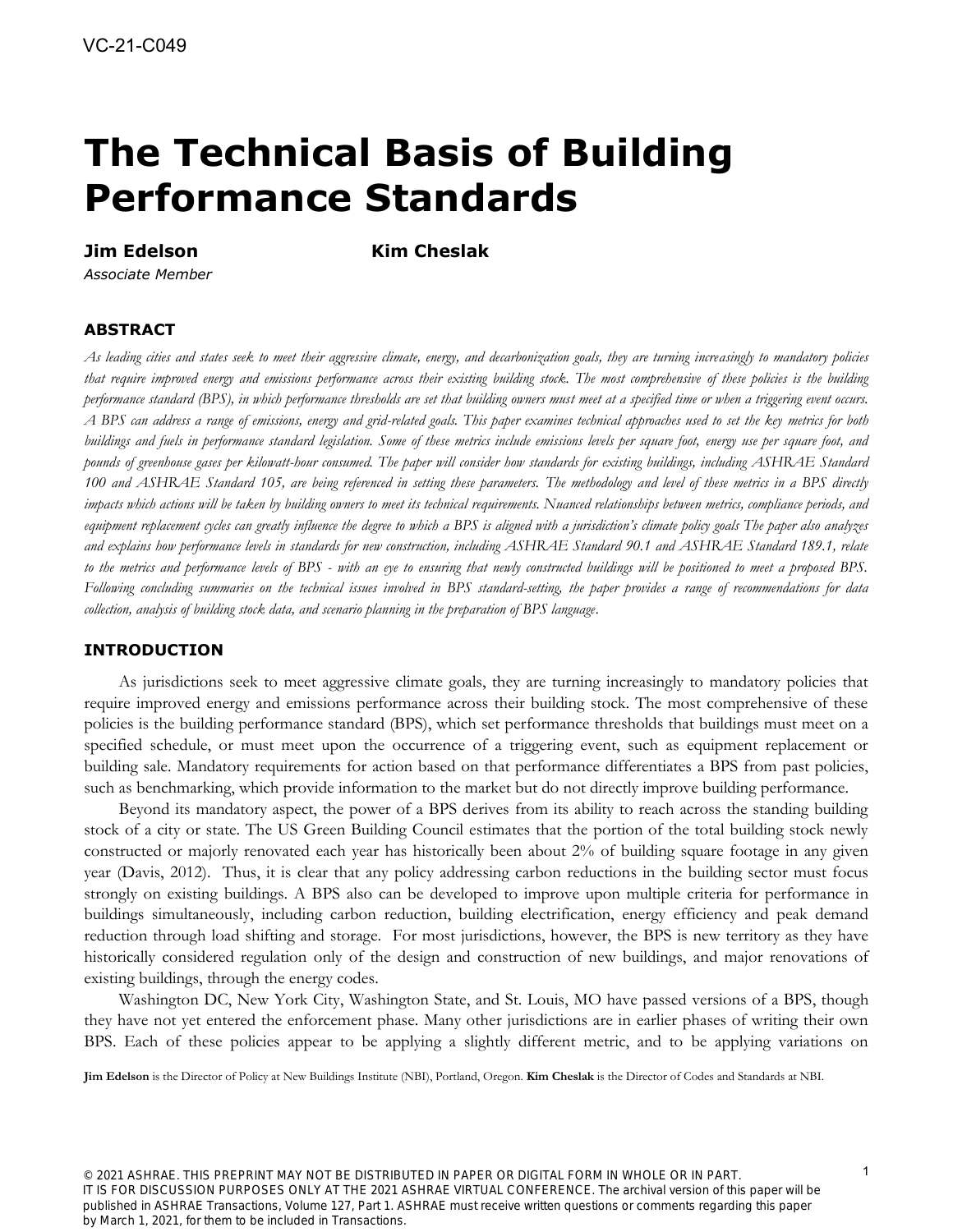implementation mechanisms.

# **ALIGNMENT OF TECHNICAL COMPONENTS WITH POLICY GOALS**

Setting a policy goal for the existing building stock establishes the city's priorities and puts them on an absolute timeline for achieving climate objectives in the building sector. The BPS design should align with the jurisdiction's building-related goals laid out in existing sustainability, clean energy, climate action or other similar plans. Selecting the appropriate performance metrics, electricity conversion factors, performance thresholds, and normalization factors are critical to developing clear and enforceable regulations that align with climate and other policies. The effective implementation of reporting and enforcement are critical to ensure the jurisdictions actions then meet the policy goal.

#### **What metrics are being used in performance standards?**

Several metrics are being applied in the development of BPS, and those are summarized in Table 1, adapted from the Regulatory Assistance Project (Sunderland and Santini, 2020) and the primary metrics are discussed below.

| rable 1. Bullding Performance Standards in the United States |            |          |                                                       |                                                           |                                                                     |  |  |  |  |
|--------------------------------------------------------------|------------|----------|-------------------------------------------------------|-----------------------------------------------------------|---------------------------------------------------------------------|--|--|--|--|
| Where                                                        | Introduced | Enforced | <b>Building Stock</b>                                 | Metric                                                    | Standard                                                            |  |  |  |  |
| Boulder, CO                                                  | 2010       | 2019     | Privately rented homes                                | Points (based on<br>energy and carbon)                    | Points threshold                                                    |  |  |  |  |
| Washington, DC                                               | 2018       | 2026     | Commercial $>50,000$<br>sf (down to 10k over<br>time) | <b>ENERGY STAR</b><br>score                               | Exceed Median<br>Energy Star score by<br>building type              |  |  |  |  |
| Reno, NV                                                     | 2019       | 2026     | Commercial $>30,000$<br>sf                            | Energy Star score OR<br>energy and water use<br>intensity | Multiple options                                                    |  |  |  |  |
| New York, NY                                                 | 2019       | 2024     | Commercial >25,000<br>sf                              | Carbon intensity<br>(CO2/sf)                              | $40\%$ reduction by<br>2030, 80% by 2050                            |  |  |  |  |
| Washington State                                             | 2019       | 2026     | Commercial $>50,000$<br>sf                            | Energy use intensity<br>(kBtu/sf)                         | <b>Exceed Median</b><br>Energy use intensity<br>by building type    |  |  |  |  |
| St Louis, MO                                                 | 2020       | 2025     | Commercial $>50,000$<br>sf                            | Energy use intensity<br>(kBtu/sf)                         | Exceed 65 <sup>th</sup> percentile<br>of local buildings by<br>type |  |  |  |  |

**Table 1. Building Performance Standards in the United States**

**ENERGY STAR Score.** Washington DC uses an ENERGY STAR score as its metric. ENERGY STAR is potentially the least understood metric. The score is generated from a combination of actual energy use on site, regional grid emissions, worker density, hours of operation, and a comparison of a single building to a national peer group to place the building on a bell curve from 1-100 (US EPA, 2018). DC has selected local medians for its first compliance cycle, but the impact of the national peer group and worker density on the scores have the potential to change the scores overtime in unexpected ways.

**Carbon Emissions.** New York City uses an emissions metric based on the actual energy use on site multiplied by a carbon equivalent conversion factor. New York City has set its standards through 2034, but changes to the grid over the next 14 years may not align with the projections that created the conversion factors. A carbon emission metric will be best used when a jurisdiction has a carbon reduction policy goal but will need to carefully account for a cleaning electric grid. As electric generation (or renewable natural gas) approaches 100% clean, carbon metrics may need to be supplemented in order to ensure buildings are required to become more energy efficient over time.

**Energy Use Intensity.** Both Washington State and St Louis, MO are using "site energy use intensity" as their metric. Energy metrics are best paired with energy efficiency policy goals, but on their own may not be able to address other jurisdiction goals like clean energy, and carbon emissions reductions. Energy metrics can be paired with electrification and renewable energy standards to meet multiple goals, though this has not yet been done in an existing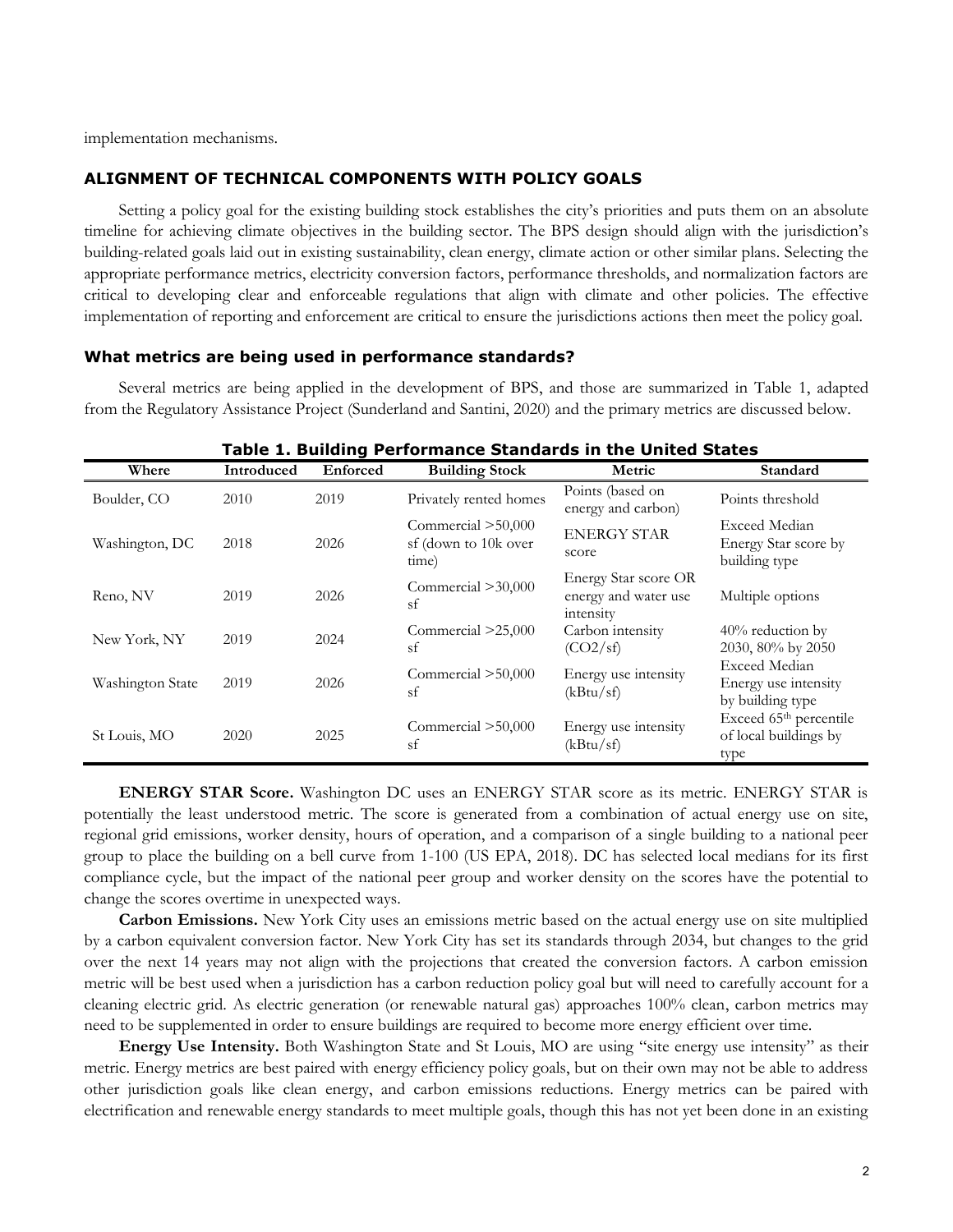BPS policy.

#### **Performance Data Collection and Reporting**

Reporting for BPS is primarily built on the existing reporting structures used for benchmarking and disclosure ordinances. In many jurisdictions this will take the form of using ENERGY STAR's Portfolio Manager (PM). PM reporting has many benefits including potential automation to collect utility bills, sharing capability with the jurisdiction, and an online platform. PM will report a variety of data including actual energy use, site EUI, source EUI, ENERGY STAR Score, and captures basic information about the buildings from construction year to number of workers. While most jurisdictions use PM to report annual data, the platform can also report monthly data. PM also has limitations it cannot capture or report the data on equipment type and other construction information (see Using Disclosure Data below) or hourly energy use. PM also uses a regional annual average to convert energy to carbon, which does not capture an accurate picture of the true carbon footprint of a building.

Where PM is not the reporting mechanism, jurisdictions will need to establish a method of data transfer and sharing that attempts to minimize time needed on both the side of the jurisdiction and building owners to report, as well as minimize potential for missing or incomplete reporting.

The available data for a jurisdiction will depend largely upon the reporting mechanism used. Building owners and facility managers should have access to all of their utility bills, which create the basis of the energy consumption data. Depending on what types of fuel may be used in a building, complete reporting may be a challenge, even with an established tool like PM. Buildings in cold climates that rely on fuel oil, propane, and biomass for heating and water heating face specific challenges in reporting due to delivery and use cycles that may not be as cleanly documented as a monthly electric or gas bill.

#### **Using Disclosure Data and Other Data Sets**

Building data is the foundation of all building performance standards. Jurisdictions need data both during development of an ordinance to analyze the building stock and set its standards, and during implementation to determine compliance and enforce the policy. Whatever metrics a jurisdiction uses, determining building compliance will require collection of data in the same units as the metric from all covered buildings over time.

For jurisdictions with a current benchmarking and transparency policy, basic data should be available for the larger (usually >50k square feet) building stock. Compliance with the benchmarking law should be examined prior to creating a BPS. If compliance is low, either overall or for specific building types, the data may not provide a statistically sound basis for setting a standard. If this is the case, at a minimum, the local data should be compared to regional data available from the Commercial Buildings Energy Consumption Survey (CBECS) to identify large discrepancies.

While benchmarking data can be very valuable, it should be thought of as a beginning rather than an end as it provides only the most basic information on energy use and the building itself. As noted above, the more buildingspecific data that is available, the more targeted a BPS can be and the more effective it will be in reaching the city's goals.

In the absence of any jurisdiction specific dataset, national or regional level data, such as CBECS, can be used to set the performance level. This has potential significant drawbacks. Because it will not be specific to the jurisdiction's building stock, there is a legitimate concern that standards based on national or regional data will be inappropriate for local buildings, making potentially unrealistic demands on owners. An equally likely possibility is that non-city-specific building data would result in standards that are too lax, minimizing the impact of the policy.

All BPS should require that specific data be collected from all buildings and that resources be allocated to create and maintain a data infrastructure and analyze data on a regular basis. In addition to the actual performance data to determine compliance with the standard, information on system types, equipment sizes and vintages and building construction characteristics should be collected and reported. As more data become available, both the interim and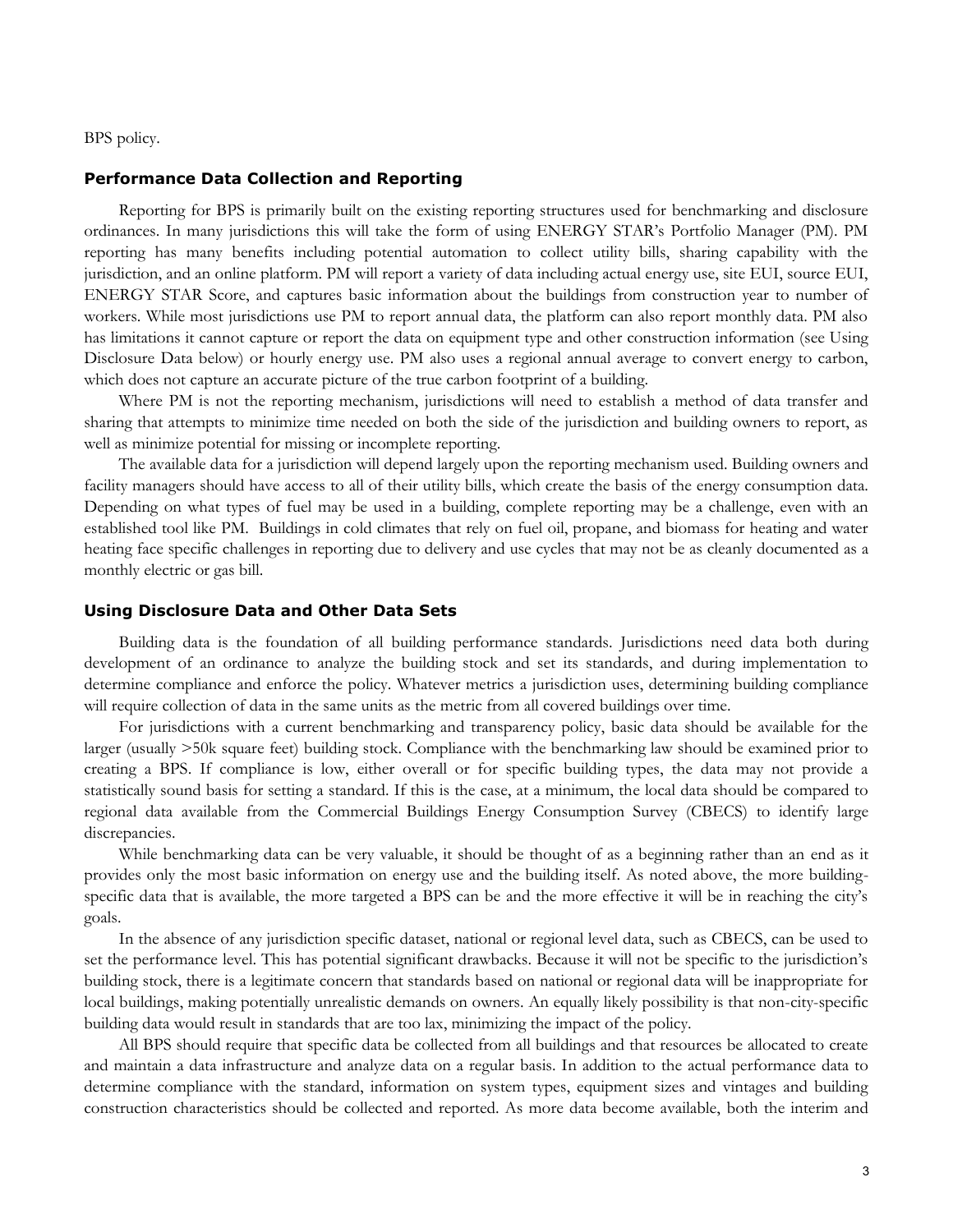final standards can be further refined to meet the jurisdiction's policy goals.

#### **Accounting for electricity use in building performance**

One of the key technical questions in developing a BPS is determining what a consumed kWh, and an exported kWh, means for performance. This is important with regards to the current grid emissions factors for a building, and also for the grid emissions factors in future compliance periods for decades to come. Future source and emission characteristics of grid electricity are expected to change dramatically over the next three decades because of policy and market changes that will increase the share of renewable generation.

The treatment of electricity consumption, and of the export of surplus onsite generation, are perhaps the most critical technical components for fairly measuring and accurately determining a building's performance. The challenge to BPS development arises because electricity is a derivative fuel – it is produced from another source of energy, or primary fuel. This derivative nature of electricity means there must be consideration of the conversion from primary fuel to the electricity consumed onsite, or there must be explicit omission from the measurement (as in site energy).

A site energy metric for electricity (or site EUI as was selected by the State of Washington for their BPS) only considers how much electrical energy is consumed by the building at the meter. This measures consumption at the site that is most fully controlled by the building owner and occupants. But some argue that source energy, or primary energy, that includes the energy in the fuels used to generate the electricity and then transmit it to the building, should be the correct metric for electricity in a building performance. Source energy is used to evaluate energy consumption when different types of energy sources need to be accounted for equitably, such as in buildings (e.g. electricity, natural gas, steam, fuel oil) or large sectors of the economy (e.g. coal, natural gas, petroleum). Using source energy allows all of these energy types to be evaluated on a common energy metric. Source energy is used in a variety of Department of Energy and EPA products, publications, tools, and reports, including Energy Star. Others, including ASHRAE 90.1, argue that the cost of the electricity, and other energy sources, should be the factor that measures electricity and other energy consumption in buildings.

Because the variances between the site, source and cost metrics are much larger for electricity than they are for natural gas or other fuels, the calculation framework for electricity consumption in a BPS becomes a major policy driver in the development of a BPS. The choice of a metric for BPS will impact whether, and to what extent, the regulation encourages the electrification of building energy uses as the electricity supplied to the building gets cleaner.

#### **Greenhouse gas impacts and the tale of two jurisdictions**

Using carbon as the performance metric aligns BPS efforts most closely with the climate goals at the heart of most BPS, but energy metrics are more familiar to the market, particularly because Energy Star Portfolio Manager, a source energy-based tool, has been the mainstay of benchmarking policies across the country. And the complexity of arriving at agreed-upon carbon coefficients for the existing grid, let alone for the next 30 years, makes the carbon metric path challenging. The main outstanding question boils down to whether current and forecast carbon coefficients for electricity can be relied upon for investment decisions made today about electrifying new and retrofit building systems in order to plan to meet the BPS requirements.

Both Washington State and New York City explicitly recognize carbon reductions as a primary purpose for the enactment of a BPS, but each has taken a very different tack for incorporating carbon into BPS development. The BPS enacting legislation, Washington HB1257 Section (3) 1 (b) states, "In developing energy performance standards, the department shall seek to maximize reductions of greenhouse gas emissions from the building sector". But because the definitions section of HB 1257 is specific, Washington is thus developing a BPS metric solely based on a site energy EUI measurement for the first cycle of regulations and applying this definition.

**"Energy Use Intensity** means a measurement that normalizes a building's site energy use relative to its size."

On the other hand, New York City Local Law 97(LL97) both states the goal of carbon reduction for its BPS and follows through with a definition that is consistent with the goal. Because of this alignment, the NYC Division of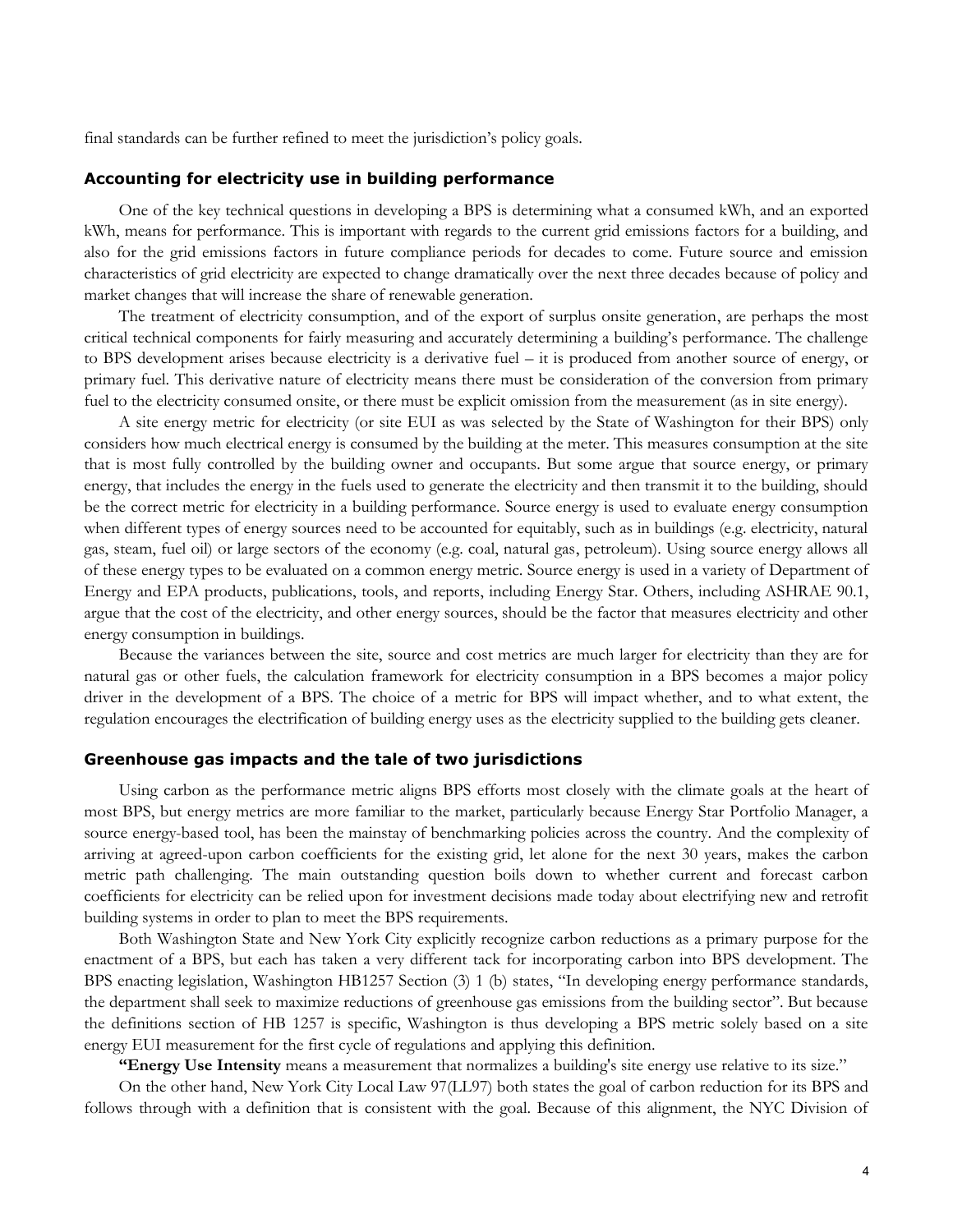Buildings is undertaking a public process for "carbon accounting" that will execute upon this language in LL 97.

**"Building Emission Intensity** means, for a covered building, the number obtained by dividing the building emissions by the gross floor area for such building, expressed in metric tons of carbon dioxide equivalent per square foot per year."

Even though New York City's metric will be using CO2 per square foot while Washington will be using kBTU per square foot, both will be using annual reporting data. Fortunately, much work is underway to determine practical and accurate application of greenhouse gas emission factors based on an hourly time-of-use scale. This time-of-use approach, generally based on the 8760 operating hours within a year, becomes increasingly important for measuring carbon impacts as the grid becomes more dependent on variable renewable generation. The most comprehensive effort to standardize and provide this data is underway at the National Renewable Energy Lab as part of their Cambium Project (Hale, 2019). The CEC is also undertaking work to produce hourly source energy factors as a surrogate for carbon emissions on the California electricity grid. These Time Dependent Source (TDS) factors are contemplated for use in future version of Title 24 (Fernstrom, et al).

#### **Normalizing for actual operations**

One critical technical dimension of BPS compliance is whether to adjust the performance thresholds for actual energy use, or emissions, if the operating conditions during the compliance deviates from the expected or average conditions upon which the thresholds were set. St Louis has stated that annual energy use will be weather normalized, meaning a particularly hot or cold season will not on its own adversely impact a building's score. Washington has explored through its open rulemaking process that it may use normalizations based on operating hours. There are arguments for and against normalization of scores – the primary being that normalizations should be limited to using local data, and reliance on any national data will not be appropriate to an individual jurisdiction. Figure 1 illustrates how operation hours normalization routines were derived by Oak Ridge National Lab and published in ASHRAE Standard 100 under Table 7-3 Building Operating Shifts Normalization Factor and are being contemplated for the Washington rule (Sharp, 2015).

# Step 4: Develop A Means To Normalize For Variances In Operational Hours When Needed To Increase Reliability Of Comparisons

- Impact of operating hours on total building energy use was determined for each building type
- Statistical differences were identified between schedules for each building type
- · EUI multipliers developed and available within Standard 100

| ununiy iype                | <b>Weekly Hours</b> |              |     |
|----------------------------|---------------------|--------------|-----|
| <b>Building Type</b>       | 50 or<br>loss       | $51-$<br>167 | 168 |
| Admin/prof. office         | 1.0                 | 1.0          | 1.4 |
| Bank/other financial       | 1.0                 | 1.0          | 1.4 |
| Medical office             | 1.0                 | 1.0          | 1.4 |
| Elem./middle school        | 0.8                 | 1.3          | 1.3 |
| High school                | 0.8                 | 1.3          | 1.3 |
| Hospital/Inpatient         | 1.0                 | 1.0          | 1.0 |
| Nurse home                 | 1.0                 | 1.0          | 1.0 |
| Hotel                      | 1.0                 | 1.0          | 1.0 |
| Laboratory                 | 1.0                 | 1.0          | 1.0 |
| Restaurant/cafeteria       | 0.4                 | 1.1          | 2.1 |
| <b>Fast food</b>           | 0.4                 | 1.1          | 2.1 |
| <b>Distribution center</b> | 0.7                 | 14           | 2.1 |
| Grocery store/market       | 1.0                 | 1.0          | 1.4 |

Figure 1. Oak Ridge National Lab presentation on normalizing operating hours for ASHRAE Standard 100.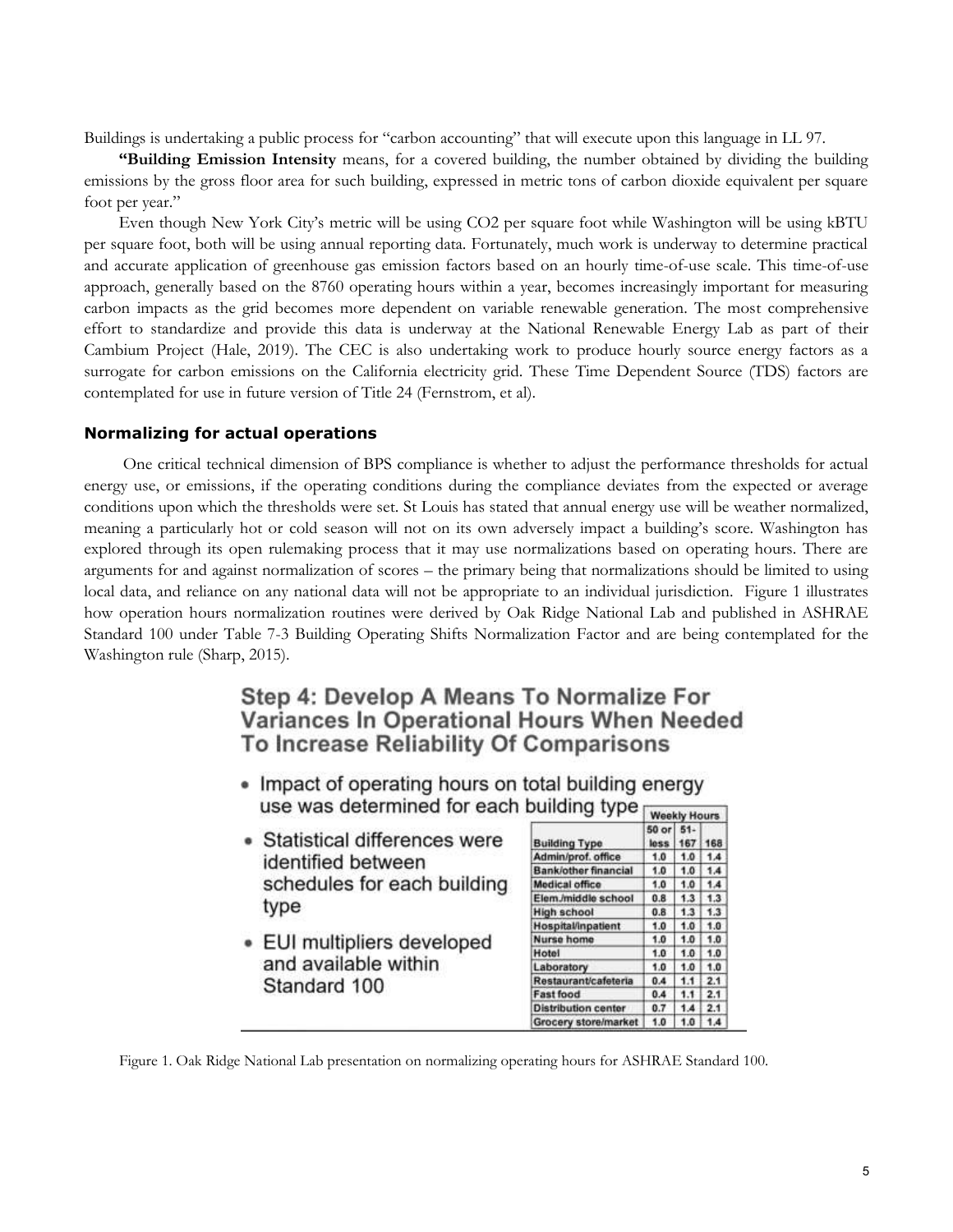There are only three hourly bins in the table, and one is applied to buildings that operate 24 hours per day, seven day per week. This is a non-granular approach to normalization and does permit up to 50% in additional energy use. Standard 100 states only that "S is the building operating shifts normalization factor in Table 7-3", without further guidance definition or documentation of 24/7 operations, thus creating an enforcement challenge. In addition, these factors have not been revised in more than 5 years. If normalization factors are to be applied in BPS, the factors should have a reasonable level of granularity in the bins, and should use data that reflects current not past operational trends. The effects of the pandemic on ordinary uses of public and private spaces will exacerbate these changes in building operations.

## **Enforcement of building performance**

Jurisdictions will need to establish two key enforcement timelines for their buildings for a BPS to be successful: a compliance cycle and a reporting period. The compliance cycle is the period where the end date is when compliance with a standard is measured. A reporting period is the frequency with which a covered building is required to submit compliance documentation and may be more frequent than a compliance cycle. Compliance cycles in proposed or enacted BPS range from 5-6 years with reporting periods typically being annual.

Performance is then measured based on the metric selected, and the standard, or threshold, set for compliance. Buildings that meet the standard are considered compliant, often referred to as direct compliance. Buildings that miss the mark, may be offered additional compliance paths including performance or prescriptive upgrades that must be completed within the compliance cycle, or may be offered exemptions, extensions or possibly even payments or fines for a given compliance cycle.

The enforcement agency within a jurisdiction must be set up to handle all types of compliance that are available to buildings through legislation or rulemaking. For most jurisdictions this will mean new, dedicated staff to BPS enforcement.

#### **ALIGNMENT OF BUILDING PERFORMANCE STANDARDS AND NEW CONSTRUCTION CODES**

Outside of Washington, the current BPS structures only take into consideration existing buildings performance and leaves new construction requirements in the scope of new construction energy codes. A potential conflict can arise from siloing these two policies because new construction becomes an existing building the moment it is occupied. Jurisdictions should explicitly address new construction in their BPS policies for two reasons: to ensure that new buildings built to a future code will be prepared to meet their first BPS compliance standard, and to address the higher potential savings that new construction can achieve where existing buildings may not.

Washington in its rule making has included proposals for different targets for more recently constructed buildings. In both WA climate zones (4C and 5B), new construction targets based on current best technologies available generate standards that average 39% better than potential BPS targets, and 63% better than the mean Washington building today (WA Dept of Commerce, 2020). Realizing this additional savings potential from the BPS is critical to meeting the intent of Washington's statutory codes requirement to be near zero by 2031 (Frankel and Edelson, 2015).

Based on analysis by NBI (Carbonnier, 2019) and Steven Winter Associates (Steven Winter Associates, 2020), the EUI targets at "net-zero ready" levels across three ASHRAE climate zones show significant differences between new construction (NC) and existing buildings (EB) in all building types except apartments, as shown in Figure 2. Because of this large margin of performance, jurisdictions may want to consider market segmentation analysis based on year of building construction to ensure that the existing building BPS threshold is both forgiving, while aggressive where necessary, in setting targets for BPS.

Addressing new construction should still fall to the energy code. But changes to target setting by adding consideration of BPS in the modeled performance paths for ASHRAE 90.1 Appendix G, or zEPI targets in ASHRAE 189.1, may be helpful in getting designers and developers on the right path toward long term BPS compliance as they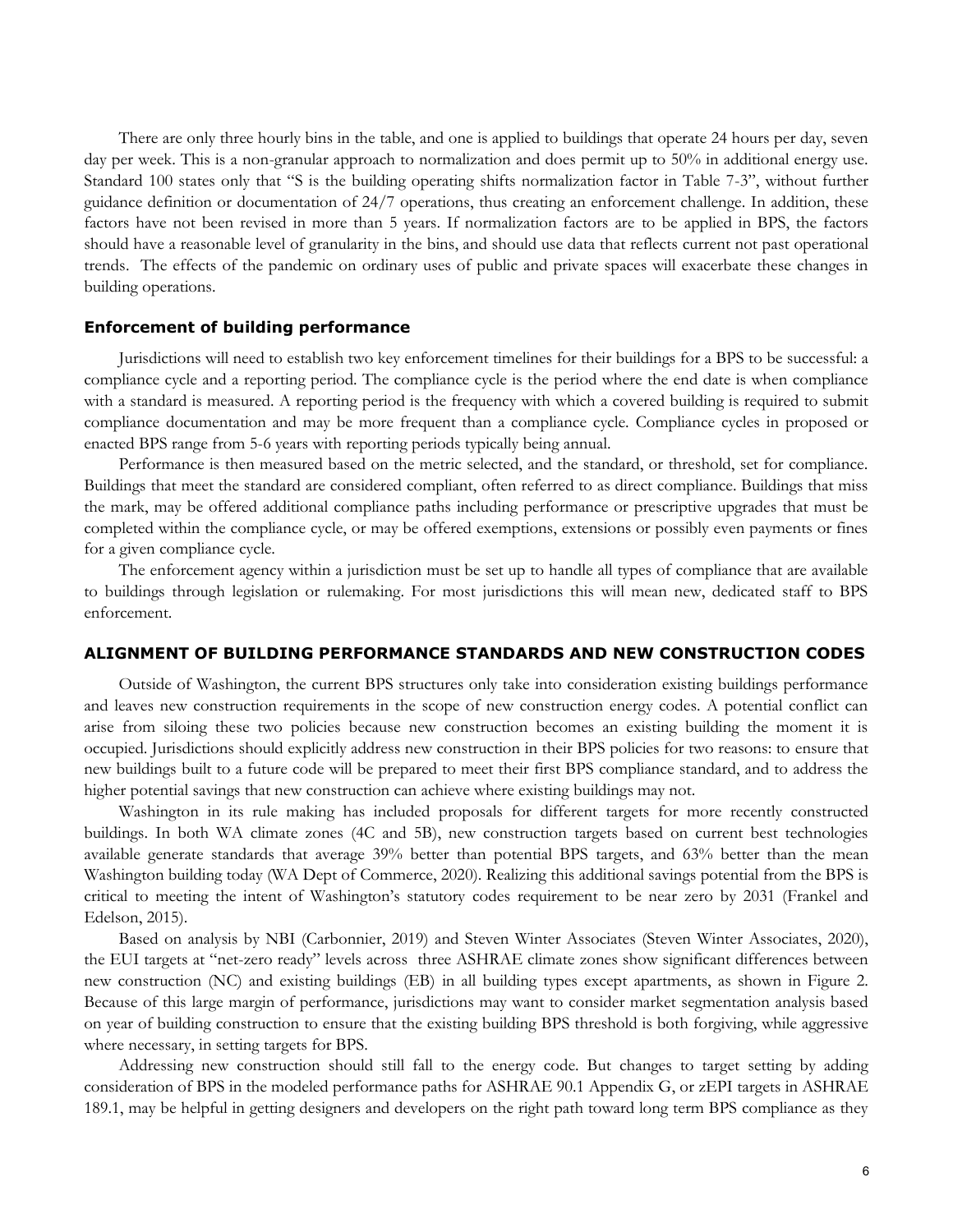become more commonplace



Figure 2. Comparison of New Construction and Existing Building EUIs.

# **CONCLUSION**

As climate change increasingly drives existing building performance policy around the world, many jurisdictions are turning to BPS. As the BPS policy emerges from theory to practice, many lessons can be learned from experience to date on how to get the technical details right. First, the development of the rule or the regulation should align with and support the jurisdiction's policy goals as much as possible. Second, the rules should be transparent, clear to understand, and straightforward both for compliance and enforcement.

It is becoming clear that there is a range of key technical details that must be addressed in the course of implementing a BPS. Some technical details, especially around using the data from energy bills or energy metering devices to align with an emissions reduction goal, present additional complexity and also highlight the need for additional technical investigation. This will become increasingly critical to BPS implementation efforts as the electric grid becomes more dependent on renewable energy, and eventually moves to, or close to, 100% renewable in many areas of the world.

We have learned that it is not too early to consider how to embed GHG performance into the implementation of the BPS. We are encouraged that the National Labs, the California Energy Commission, and jurisdictions like New York City are leading the way towards practical and effective applications of technical insights to this challenge. Buildings are the largest user of electricity in the United States, and most of the buildings that will be standing in 2050 exist today – so reducing the GHG impacts of existing buildings is an urgent task. Establishing the technical groundwork for Building Performance Standards will enable wider adoption across the nation, and will help make the BPS a key policy lever for limiting greenhouse gas emissions from the building sector.